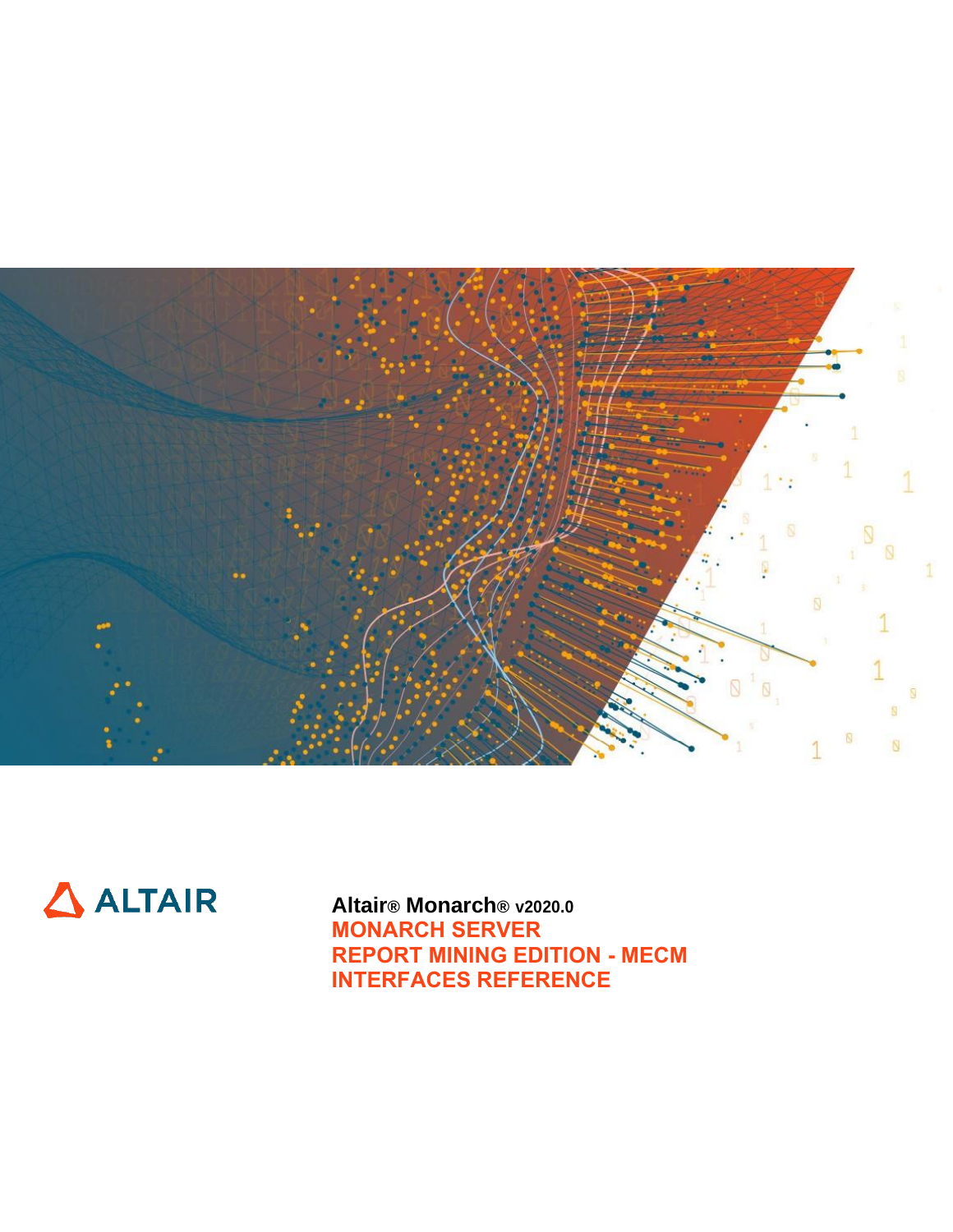## **TABLE OF CONTENTS**

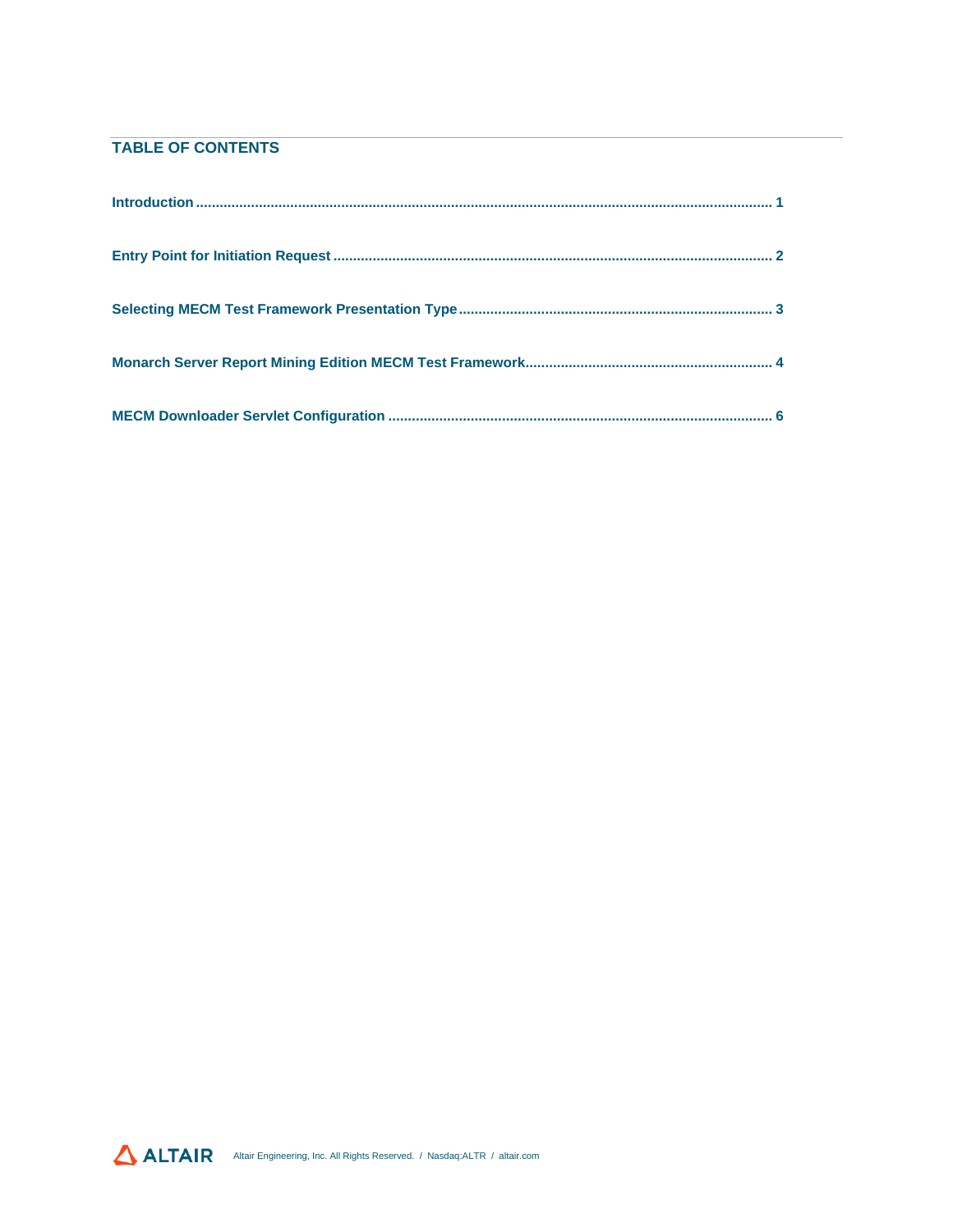# <span id="page-2-0"></span>**INTRODUCTION**

Monarch Server Report Mining Server (RMS) Edition can be used through an initiation request. The request is sent using the HTTP POST method. It can be generated in a client browser by sending an HTML form with the fields named according to the corresponding parameters of the initiation request.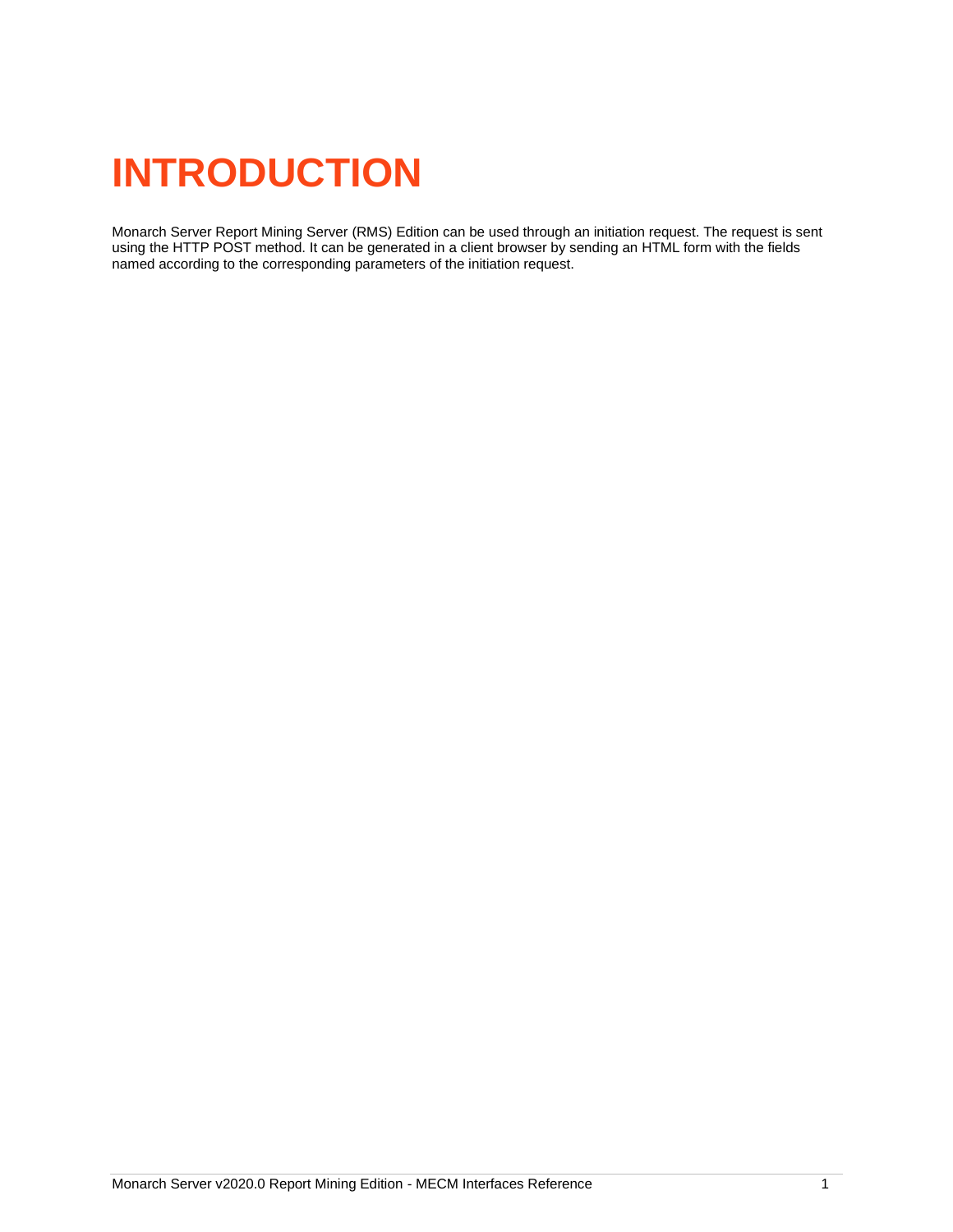# <span id="page-3-0"></span>**ENTRY POINT FOR INITIATION REQUEST**

### The initiation request is sent to the RMS entry point. The URL of the entry point is

```
http://<host name>:<port number>/<RMS virtual
directory>/TestFramework/ChoiceRequestType
```
#### where

- $\Box$  <host name> is the name of the computer where the target RMS WebServer component is installed
- □ <port number> is the port number on which the RMS WebServer is listening
- $\Box$  <RMS virtual directory> is the virtual directory under which the application is installed (RMSClient by default)

The request is sent using the HTTP POST method. All parameters are passed as fields of the POST request.

The URL for the [external MECM test framework view request](#page-5-0) is

http://<host name>:<port number>/<RMS virtual directory>/TestFramework/ExternalTestLogin

### The URL for the MECM web service entry point is

http://<host name>:<port number>/<RMS virtual directory/Api/ExternalLaunchApi/GetLaunchUrl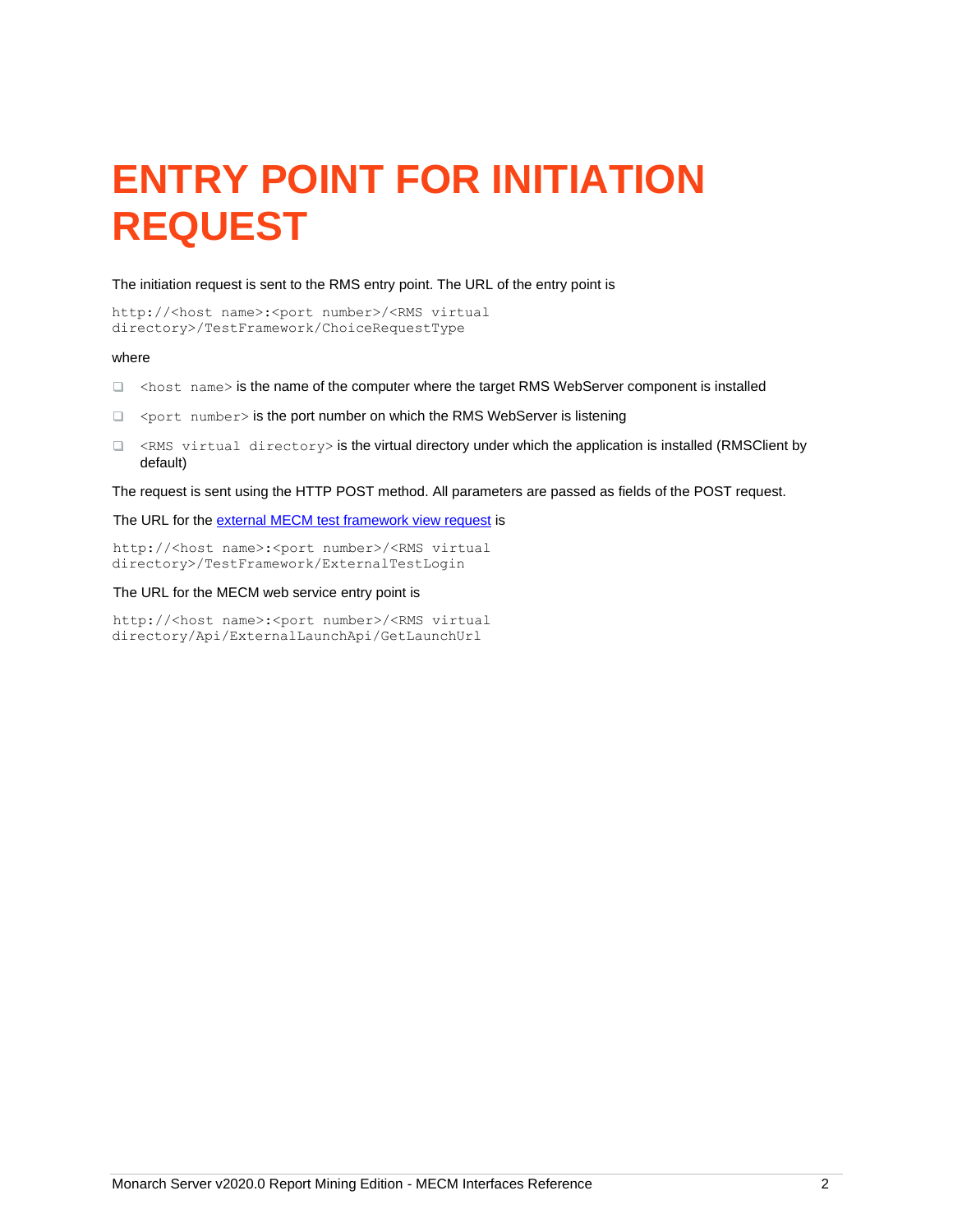# <span id="page-4-0"></span>**SELECTING MECM TEST FRAMEWORK PRESENTATION TYPE**

The initiation request contains instructions to determine the type of presentation provided. You can select interactive, export, or external type of presentation in Monarch Server RMS.

Interactive or Default Export External Mobius

The external MECM test framework type of presentation is used to imitate a request from the McKesson portal.

**To open the external MECM test framework presentation**

**Click the External button in Monarch Server RMS.** 

For information about the interactive and export types of presentation, see the *Monarch Server RMS Initiation Request* document.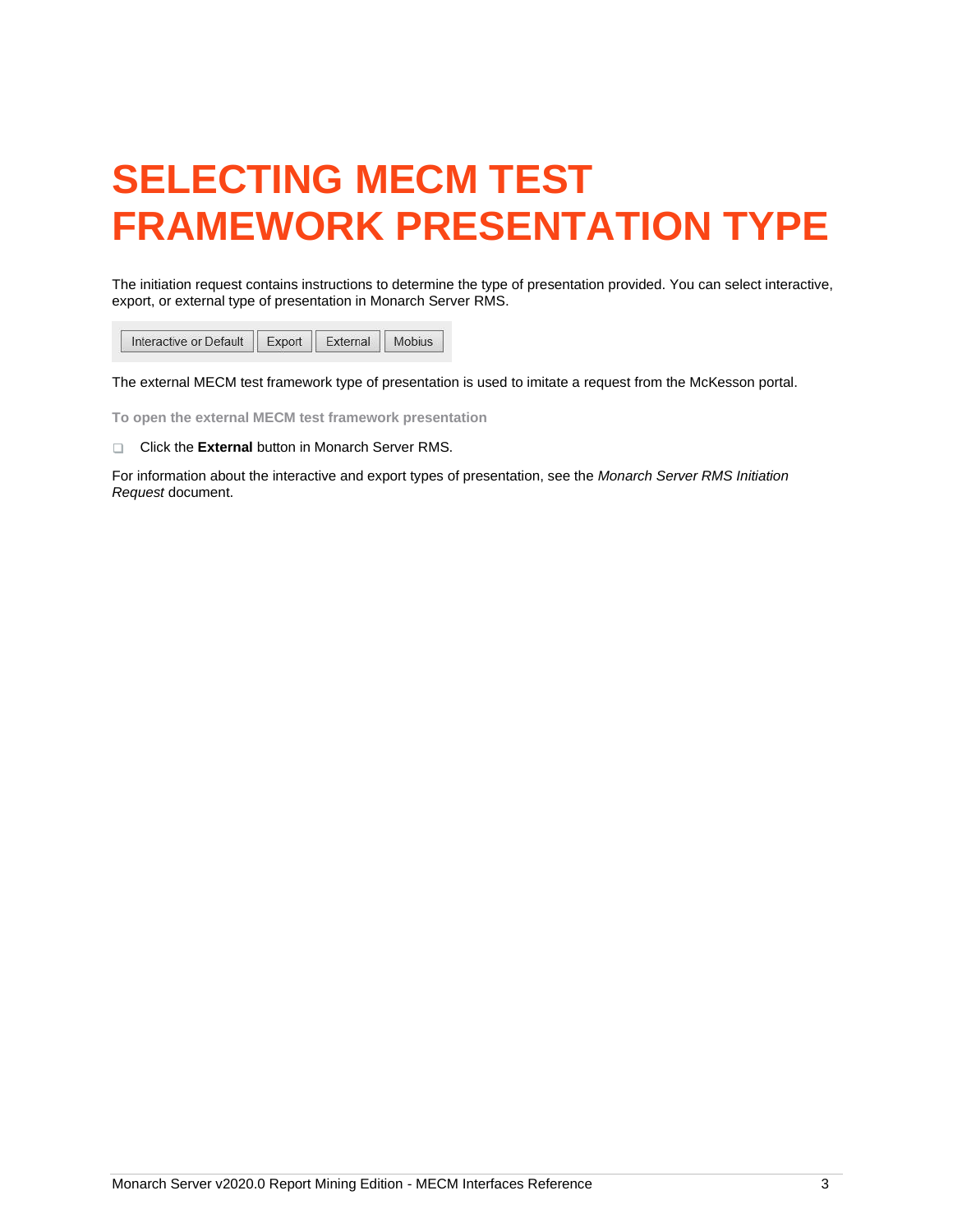# <span id="page-5-0"></span>**MONARCH SERVER REPORT MINING EDITION MECM TEST FRAMEWORK**

RMS recognizes a request and then queries the report and model data to determine the user's available views. As a result, the page with the appropriate request parameters will be displayed.

| Altair <sup>®</sup> Monarch <sup>®</sup><br><b>Report Mining Server</b> |                                                                                   |                      |                                                                                                                                                                                              |                |                            |  |        |  |  |
|-------------------------------------------------------------------------|-----------------------------------------------------------------------------------|----------------------|----------------------------------------------------------------------------------------------------------------------------------------------------------------------------------------------|----------------|----------------------------|--|--------|--|--|
| Session ID:                                                             | f3e626a6-61c5-430e-aea7-840f3a9cda94                                              |                      |                                                                                                                                                                                              |                |                            |  |        |  |  |
| MECM Secure token:                                                      | securityTicket                                                                    |                      |                                                                                                                                                                                              |                |                            |  |        |  |  |
| MFCM User ID:                                                           | mecmUser                                                                          |                      |                                                                                                                                                                                              |                |                            |  |        |  |  |
| MECM User Password:                                                     |                                                                                   |                      |                                                                                                                                                                                              |                |                            |  |        |  |  |
| MECM User Display Name:                                                 | Mecm User                                                                         |                      |                                                                                                                                                                                              |                |                            |  |        |  |  |
| <b>MECM Content Type:</b>                                               | ContentType                                                                       |                      |                                                                                                                                                                                              |                |                            |  |        |  |  |
|                                                                         |                                                                                   |                      | Models should be placed in Server Library Folder with name like MECM Content Type.<br>Template for ES Style View should be placed in Server Library Folder with name like MECM Content Type. |                |                            |  |        |  |  |
| Allowed Views:                                                          | HTML REPORT;DYNAMIC;TABLE;SUMMARY;XLS TABLE;XLS SUMMARY;PRF;XFORM;REMOTE PORTLETS |                      |                                                                                                                                                                                              |                |                            |  |        |  |  |
| Default View:                                                           | <b>WELCOME</b>                                                                    |                      |                                                                                                                                                                                              |                |                            |  |        |  |  |
| Locale:                                                                 | <b>Default</b>                                                                    |                      |                                                                                                                                                                                              |                |                            |  |        |  |  |
| Dynamic Filter:                                                         |                                                                                   |                      |                                                                                                                                                                                              |                |                            |  |        |  |  |
| <b>Content Details:</b>                                                 | <b>MECM Content ID:</b>                                                           | Classic.prn          | <b>MECM Content Version:</b>                                                                                                                                                                 | contentVersion | File MIME Type: text/plain |  | Remove |  |  |
|                                                                         | Add                                                                               |                      |                                                                                                                                                                                              |                |                            |  |        |  |  |
|                                                                         |                                                                                   |                      | For test page field "MECM Content ID" should contain file name, that placed in directory: C:\Inetpub\wwwroot\RMSClient\TestPage\Files\                                                       |                |                            |  |        |  |  |
| Get launch URL                                                          |                                                                                   | Launch in new window | Reset                                                                                                                                                                                        |                |                            |  |        |  |  |
|                                                                         |                                                                                   |                      |                                                                                                                                                                                              |                |                            |  |        |  |  |

The page contains the following items:

- **Session ID** field: User session ID.
- **MECM Secure token field: Security ticket ID.**
- **MECM User ID field: MECM user ID.**
- **MECM User Password field: MECM user password.**



## **NOTES**

If a password is not provided, a new dynamic MECM user is created in the RMS DB. This user is assigned to the user group that is specified in the web.config file of the RMS Client. If a password is provided, the MECM user with the USER\_ID and PASSWORD should already exist and be assigned with the RMS user privilege to login to RMS Client.

- **MECM User Display Name** field: The full name of the MECM user.
- **MECM Content Type** field: The name of the existing Server Library Folder that contains models and templates for ES Type View.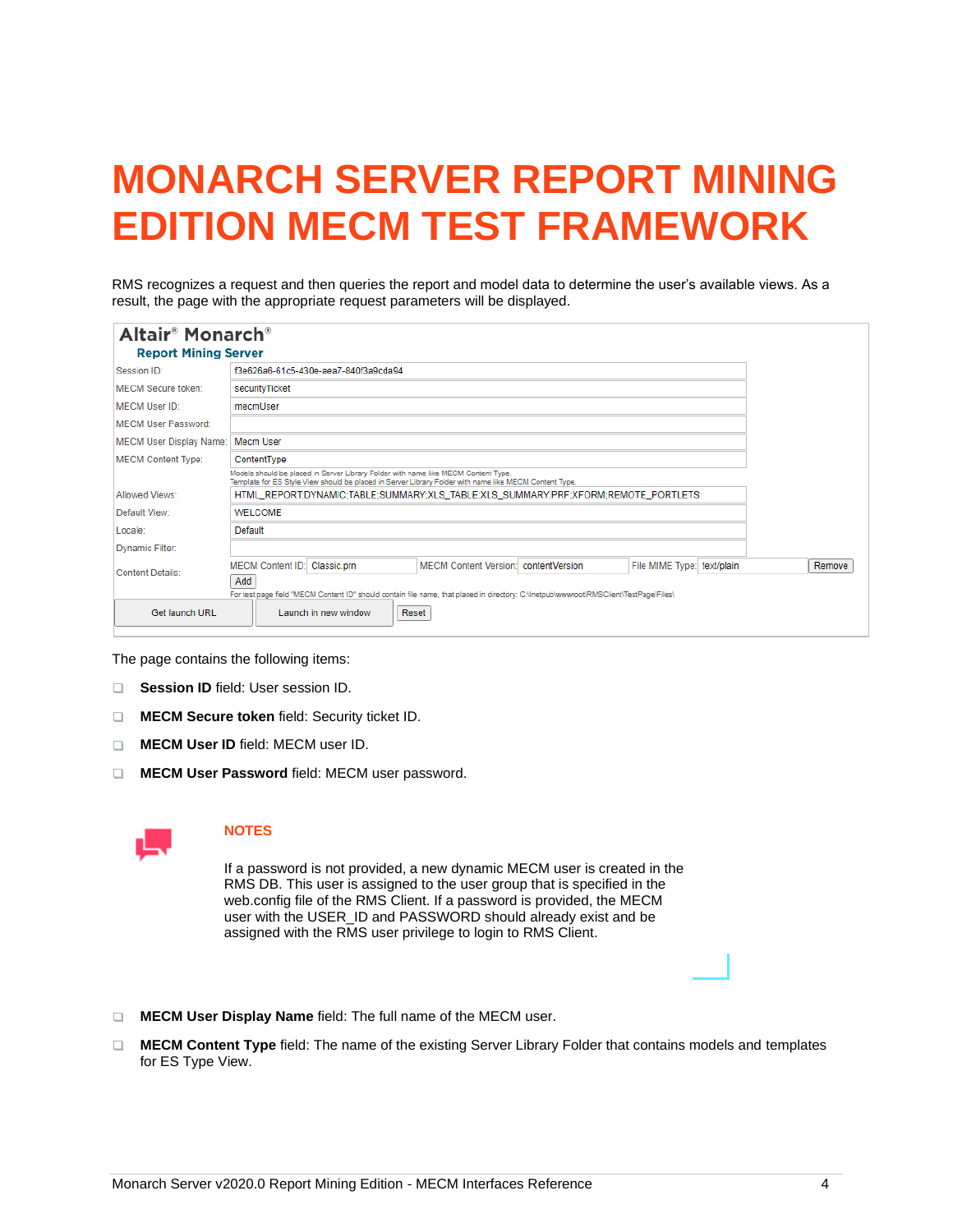| <b>My Home</b>                     |        | Folders                   |                             |          |                     |
|------------------------------------|--------|---------------------------|-----------------------------|----------|---------------------|
| <b>Content System</b><br>Automator |        |                           |                             | D Search |                     |
| - Server Library                   |        | $+$ / $\times$            | in an Page 1 of 1 >> > 20 ₩ |          | View 1 - 4 of 4     |
| <b>Folders</b>                     |        | NAME $\hat{=}$            | <b>DESCRIPTION</b>          |          | <b>DELETE</b>       |
| Projects                           |        | 3                         |                             |          | $\propto$           |
| Models                             | $\sim$ | <b>Automator Tutorial</b> |                             |          | $\boldsymbol{\chi}$ |
| Workspaces                         | $\sim$ | default                   |                             |          | $\propto$           |
| <b>Change Lists</b>                |        | Test                      |                             |          | $\propto$           |
| Rights and Privileges              |        | $+ 7 x$                   |                             |          | View 1 - 4 of 4     |
| > System Settings                  |        |                           |                             |          |                     |
| Show advanced options              |        |                           |                             |          |                     |

**Allowed Views** field: Specify data views that will be available for the user. By default, all views are listed.



## **NOTES**

The list items should be separated with a semicolon:  $\text{data\_view\_1}$  >; < data\_view\_2>; … < data\_view\_n>

*<data\_view\_n>* is one of the following constants:

- HTML\_REPORT
- **DYNAMIC**
- TABLE
- **SUMMARY**
- XLS\_TABLE
- XLS\_SUMMARY
- PRF
- XFORM
- REMOTE\_PORTLETS

**Default View** field: Specify the name of the view to show initially. The default value is **Welcome**.



## **NOTES**

The view name can be one of the values permitted for the **Allowed Views** parameter. If no view name is specified, **My Home** page will be displayed.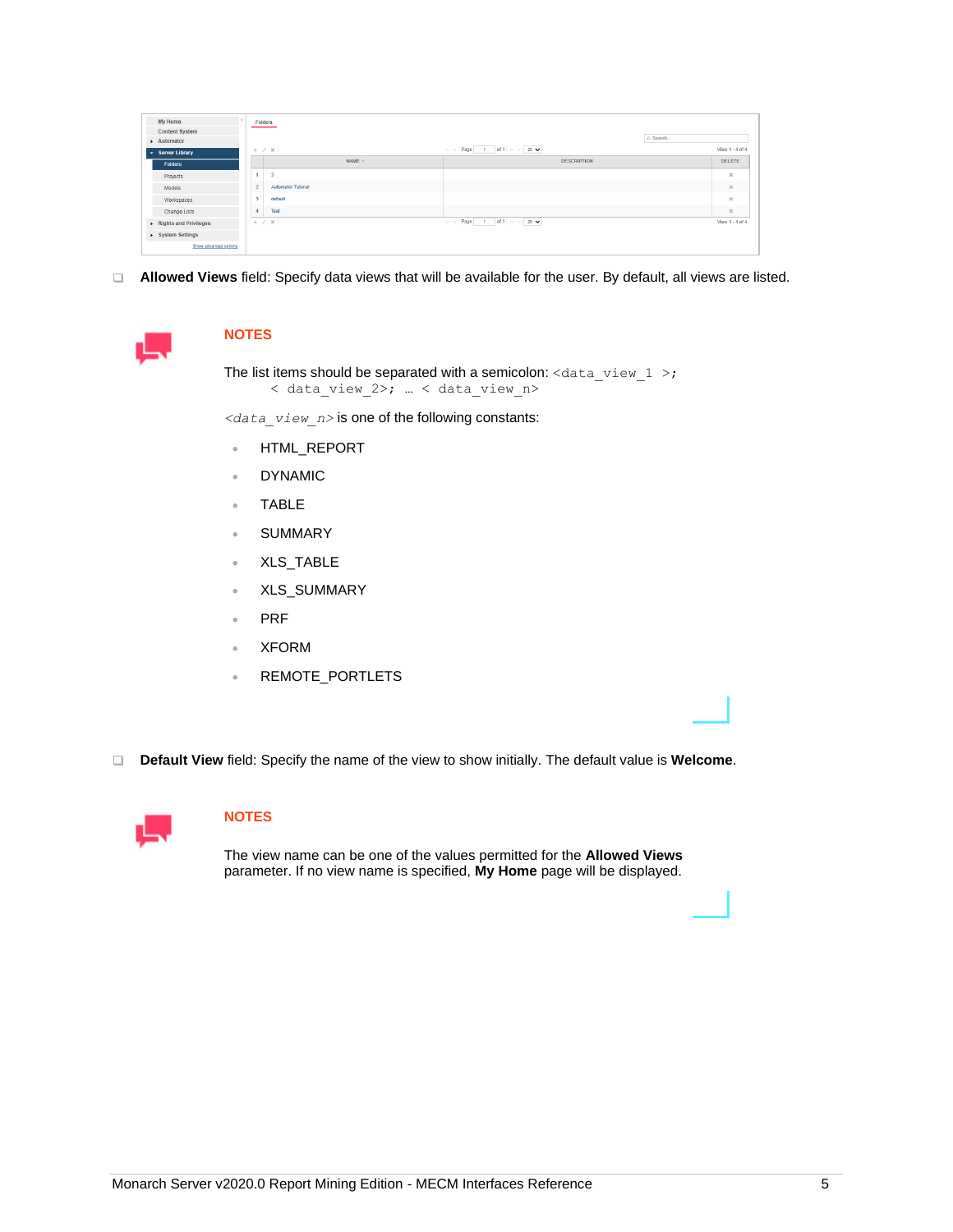- **Locale** field: Select the locale to be used in the current session. It can be one of the following:
	- **English**
	- Deutsch (German Germany)
	- Français (French France)



### **NOTES**

If the value is not defined, the default locale specified by the admin will be used.

**Dynamic Filter** field: The initial dynamic filter for Data, Summary, and ES Style Views. It consists of a value pair of column name and filter value:

FILTERCOLUMN=[ColumnName];FILTERVALUE=[FilterValue];FILTEROPERATOR=[EQ.NEQ,GT,LT,GTE,LTE, CONTAINS,STARTSWITH,ENDSWITH]

The date format for the filter value is YYYYMMDD.

- **Content Details** fields. Includes the following fields:
	- **MECM Content ID** field: MECM content ID.



### **NOTES**

For the test page, the **MECM Content ID** field should contain the name of the file that is placed in the following directory: C:\Inetpub\wwwroot\RMSClient\TestPage\Files\

- **MECM Content Version** field: MECM content version.
- **File MIME Type** field: File MIME type.
- **Add** button: Click this button to add a new report.
- **Remove** button: Click this button to remove the report.
- **Get launch URL** button: Click this button to get a URL built for connection to Monarch Server RMS. The built URL is available via the **Launch RMS** link that appears below the button.
- **Launch in new window** button: Click this button to launch Monarch Server RMS in a new window.
- □ **Reset** button: Click the button to clear insertions.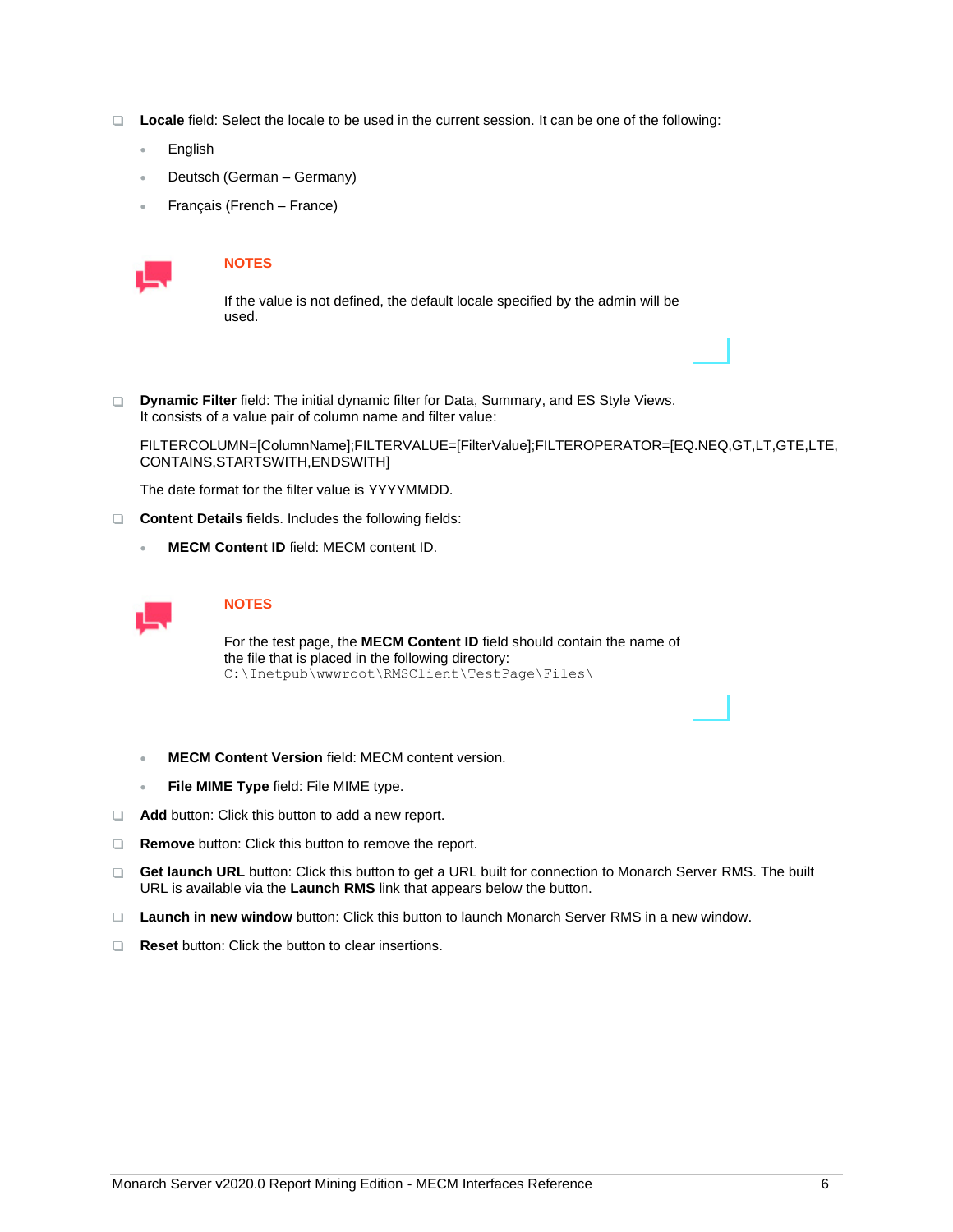## <span id="page-8-0"></span>**MECM DOWNLOADER SERVLET CONFIGURATION**

You can find the parameters of the MECM downloader servlet in RMS Settings in the Admin application. To access the MECM settings page on the navigation tree, select **System Settings**, **System Preferences**, **RMS Settings** tab, and **HECM Settings** tab.

(By default, the HECM Settings tab is hidden. To enable the tab, set the key ShowHecmSettings to **true** in the file web.config of the Admin application in the path: C: \inetpub\wwwroot\MSAdmin).

Example:

```
 <appSettings>
     ...
     <add key="ShowHecmSettings" value="true" />
 ...
  </appSettings>
```
The MECM downloader servlet parameters include the following:

- **File Downloader URL -** The URL to the MECM file downloader servlet. The URL is in the format  $\Box$ http://<hostname>:<port>/<HecmFileDownloader> where
	- <host name> is the name of the computer where the HECM File Downloader Servlet is installed
	- <port number> is the number of the port on which the HECM File Downloader Servlet is listening
	- <HecmFileDownloader> is the path to the HECM File Downloader Servlet

(The default value is http://localhost/RMSClient/MECMFileDownloader/FileDownloader. It is the test file downloader that emulates the HECM File Downloader Servlet).

- **File Downloader Block Size (kb) -** The maximum number of bytes to read in this retrieval. (Default value: **1048576**)
- **File Downloader Connection Timeout -** The timeout while attempting to connect, after which the connection is terminated and an error is produced. If the value is equal to zero, then the timeout is not set.

(Default value: **0**)